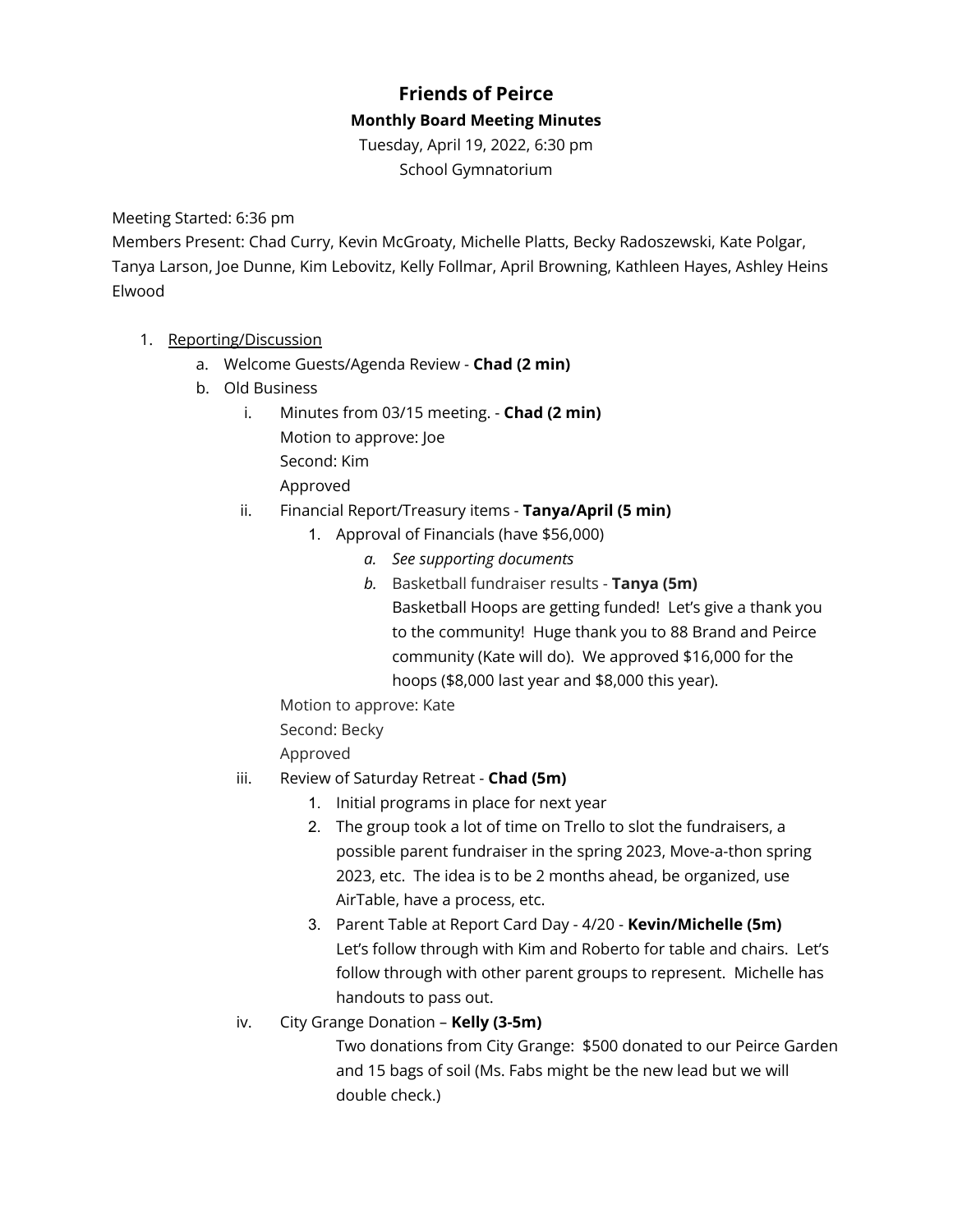## v. Communications - **Kate/Kelly (2-3m)**

They are improving which is great! They're working on a newsletter. Huge thanks to Ashley Heins Elwood for posting on social media!

vi. Board Elections - REQUESTING EXTENDING TO JUNE MEETING - **Chad (5m)** Kevin and Michelle are on the slating committee. Let's try to reach out to other parent groups. As the board is working on the manual, they will define the roles.

Joe motioned to move elections to June.

Kate second it.

Approved.

- vii. Sponsorships/Fundraisers
	- 1. Trivia Night at Empirical Brewing- 05/13/22 **Tanya (5m)** Tanya is meeting with them on Friday to see what they can donate which is based on their sales that week. Let's see if we can have a real estate agent that would like to provide appetizers as a promotion. Looking for door prizes. Let's do weekly reminders.
	- 2. Move-a-Thon 06/01/22 **Kate (10m)** Kate shared a detailed email which states how one can get involved. Please contact her to help out. Kevin has shirts priced out at \$6/each with an image on the front OR \$7/each with an image on the front and a logo on the back. We will need help with sorting shirts.
	- 3. April Trees-for-a-Change Event 04/18-4/29- **Chad (5m)** The handout is done. Poster will need to be approved by Lori and then posted (Michelle).
	- 4. Peirce Days
		- a. Rewired 4/18 (tonight) **Kate (5m)** Happening tonight!
		- b. Replay 5/17 **Kevin (5m)** 100% back to Peirce!
	- 5. Swag **Kevin (5m)**

Sales are continuing! New items are COOL!

- 6. Yubbler/School Kits **Tanya (5m)** Tanya will circle back to this.
- 7. Other Upcoming Events to be discussed -Metropolis Coffee (April): Let's aim to do a subscription next year. -*Into the Woods (*April): Partnership with Ms. Thompson on April 3rd. Tanya gave a huge shout out and let's continue it in the future if possible!
- c. New Business
	- i. Midsommar Fest (6/10/22-6/12/22): Michelle got our participation

Motion to Adjourn: Kevin